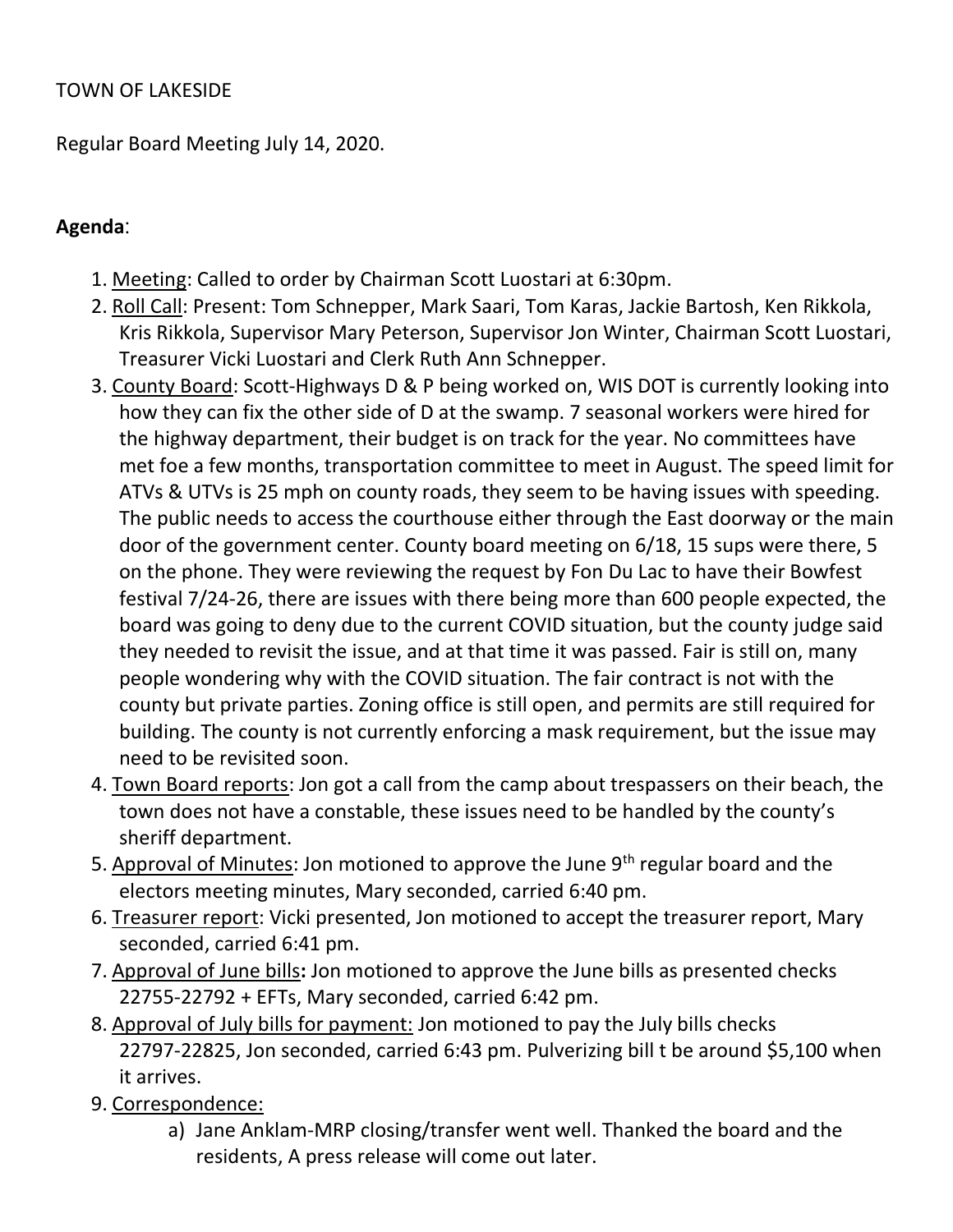## Department and Committee Reports

- 10.Fire Department: No Nova
- 11.Town employees and roads: Mark Old highway 13 all pulverized and came out well, it took 26 loads of gravel. Most of the residents seem to be happy with it. Working on the cemetery and grading roads. When the county fixes U we will try and pulverize Hanson road and the remaining gravel road on the other side of the river. The town needs to look at how to fix the end of Middle river road, as the resident needs to have their septic pumped. A resident placed some signs on Camp Amnicon road, they need to be removed. The brusher is hopefully coming on the 27<sup>th</sup>.
- 12.Building permits: none

## Public Comment

A resident raised the question about maintaining the beach on Middle river road. They presented the board with ideas they had on how to solve the problems there. People are going to the bathroom on the beach, lots of camping, fireworks, shooting and loud noise at all hours of the day and night.

# Old Business

13.Middle river signage: Scott talked to zoning and DNR, DNR now must be contacted through a phone number as there is no longer a local contact. Maybe the Town could place a no overnight camping sign, but it really would not be enforceable by the county as they are short staffed as it is. We do not have a constable to do any enforcing ourselves. Once they go past the towns property it then becomes the personal property owners' issue. Littering-Some of residents go down there and ask people to clean up after themselves: could we place a trash can? Does the DNR have a call line? Scott says we need to turn them into DNR & sheriff.

There used to be a garbage can there, but the guys were finding dirty needles, etc. and do not want to handle it. We could not put a dumpster there as everyone from all over would throw their trash in there. Maybe we need a clean up after yourself sign. Maybe if the town offered camping permits, (Jon could set up) the town could track the issue for assisting the sheriff's department. A resident mentioned that his family camps there and what is to stop him from getting blamed for someone else's trash? The sheriff's department is short staffed as it is and if they are on a call at the other end of the county it could be hard to enforce. The town will put up no littering signs, Scott to check into the legality/issues with issuing a camping permit. The issue is a work-in -progress. Scott thanked the residents for looking after that area.

14.Recording of meetings/policy: The town is currently recording this meeting, still working on a final policy.

15.Other old business: none